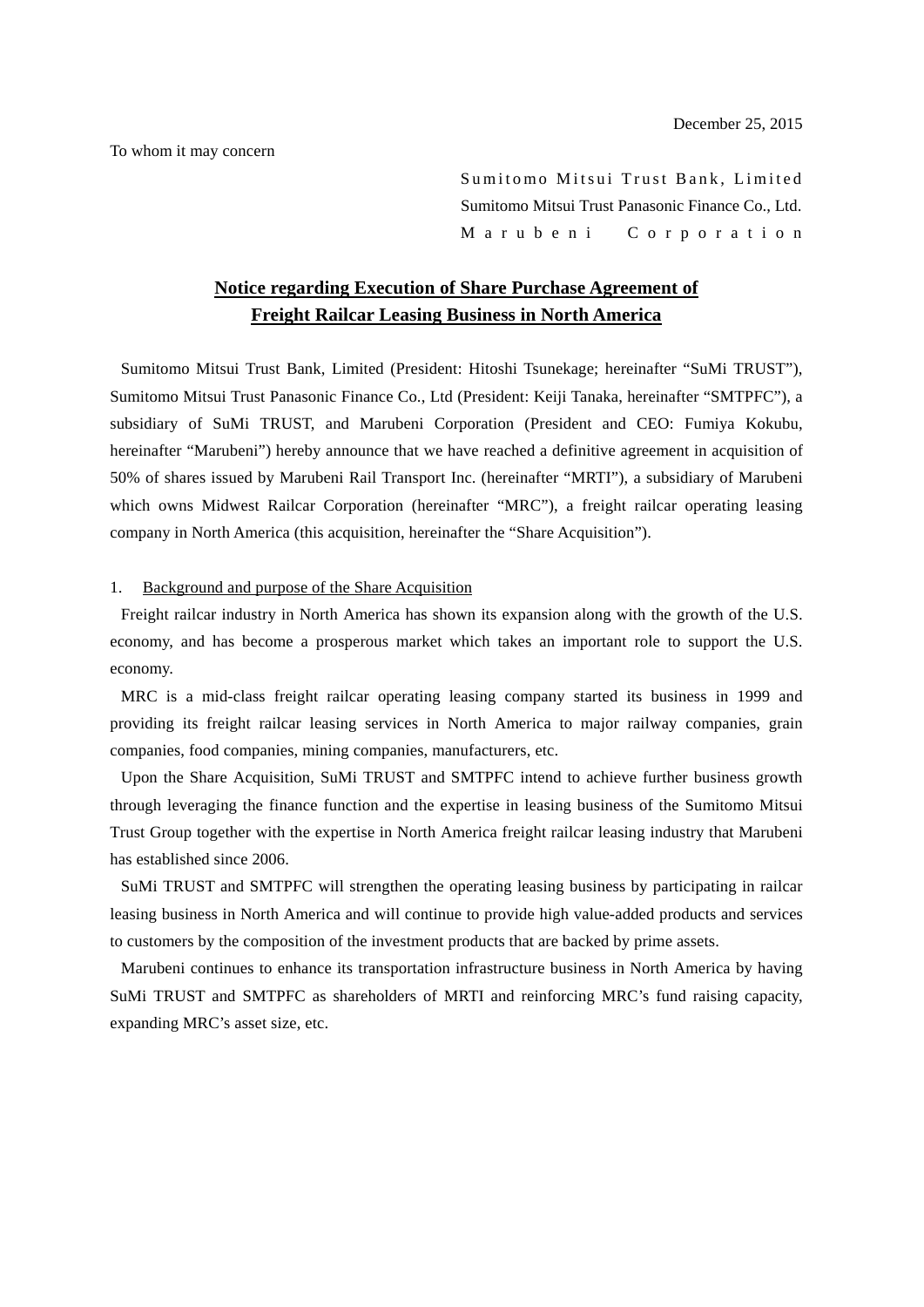#### 2. Outline of the Share Acquisition

 Currently, Marubeni indirectly owns 100% of shares of MRC through MRTI and Marubeni America Corporation (hereinafter "Marubeni America"), both of which are wholly-owned subsidiaries of Marubeni. Prior to the Share Acquisition, Marubeni will first make MRC a wholly-owned subsidiary of MRTI and then sell 19.9% of shares of MRTI to SuMi TRUST and 30.1% to SMTPFC.

<Schedule of Share Acquisition>

- December 25, 2015 (Today) Execution of Share Purchase Agreement
- By the end of March 2016 Completion of Share Acquisition (Planned)

The Share Acquisition is subject to necessary regulatory approvals.

 $\leq$  Investment structure of MRTI and MRC prior to Share Acquisition  $\geq$ 

|                                                                            | Marubeni | $100\% \rightarrow$ | Marubeni America | $-20\% \rightarrow$ |     |  |  |
|----------------------------------------------------------------------------|----------|---------------------|------------------|---------------------|-----|--|--|
|                                                                            |          | $100\% \rightarrow$ | MRTI             | $-80\% \rightarrow$ | MRC |  |  |
| $\leq$ Investment structure of MRTI and MRC after Share Acquisition $\geq$ |          |                     |                  |                     |     |  |  |

| SuMi TRUST                    | $-19.9\%$               |             |                      |            |
|-------------------------------|-------------------------|-------------|----------------------|------------|
| <b>SMTPFC</b>                 | $-30.1\%$ $\rightarrow$ | <b>MRTI</b> | $-100\% \rightarrow$ | <b>MRC</b> |
| Marubeni and Marubeni America | 50.0%                   |             |                      |            |

### 3. Outline of the Target Company (As of September 30, 2015)

| $(1)$ Name                | Marubeni Rail Transport Inc.                                          |
|---------------------------|-----------------------------------------------------------------------|
| (2) Location              | State of Delaware, the United States                                  |
| (3) Representative        | Takuo Hayakawa, President & CEO                                       |
| (4) Main business         | Investment to MRC as an operator of freight railcar leasing business  |
| (5) Capital stock         | USD 36.88 Million                                                     |
| (6) Date of establishment | October 19, 2006                                                      |
| (7) Major shareholder and | Marubeni Corporation 100%                                             |
| proportion of shares held |                                                                       |
| (8) Relationships with    | There is no relationship to be particularly noted between SuMi TRUST, |
| other companies           | SMTPFC and Marubeni Rail Transport Inc.                               |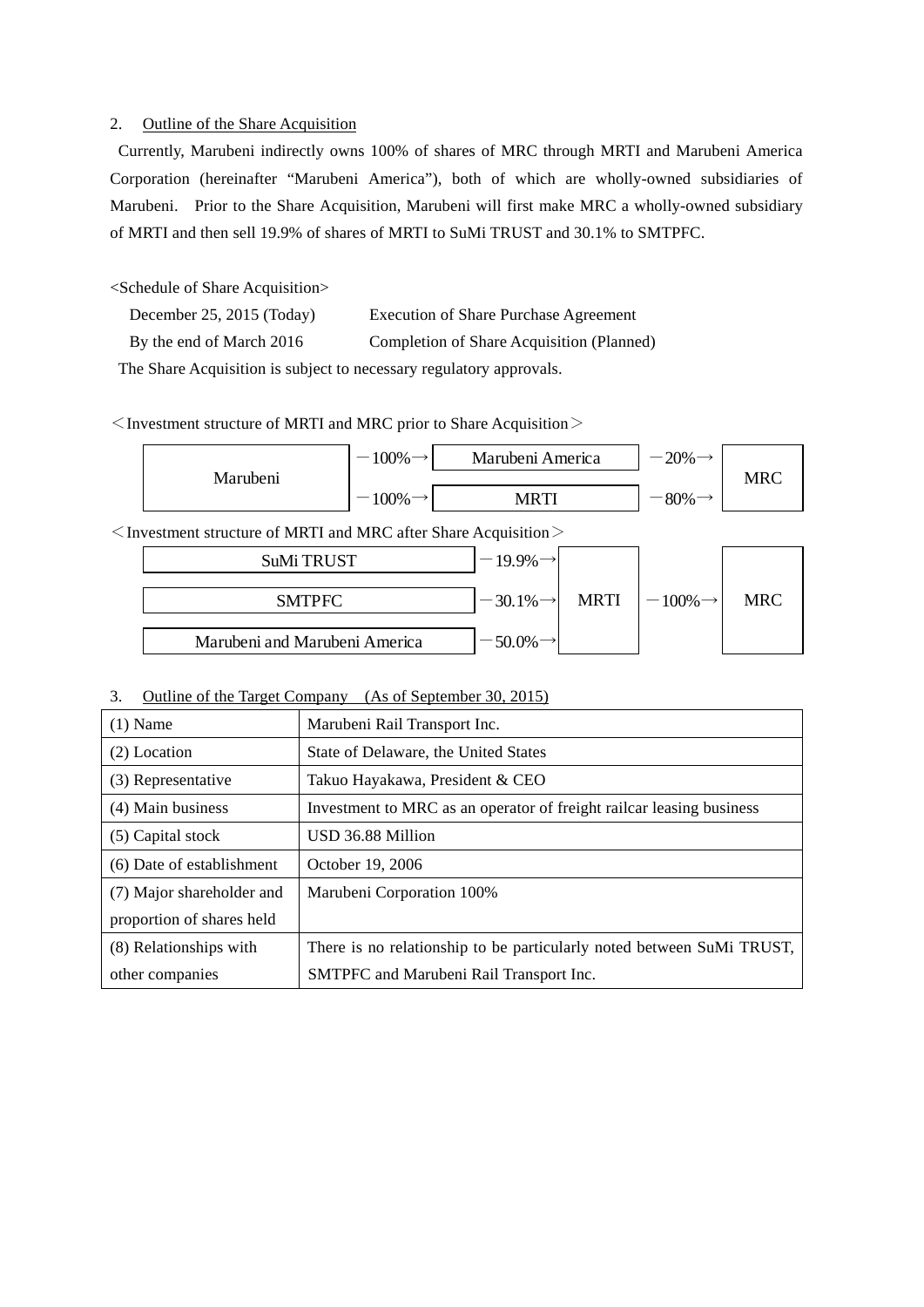| $(1)$ Name                                                            | <b>Midwest Railcar Corporation</b>                          |        |        |  |
|-----------------------------------------------------------------------|-------------------------------------------------------------|--------|--------|--|
| (2) Location                                                          | State of Illinois, the United States                        |        |        |  |
| Richard M. Murphy, President & CEO<br>(3) Representative              |                                                             |        |        |  |
| (4) Main business                                                     | Freight railcar operating leasing business in North America |        |        |  |
| (5) Capital stock                                                     | USD 46.1 million                                            |        |        |  |
| (6) Date of establishment                                             | December 31, 1998                                           |        |        |  |
| (7) Major shareholder and                                             | 80.0%<br>Marubeni Rail Transport Inc.                       |        |        |  |
| proportion of shares held                                             | Marubeni America Corporation<br>20.0%                       |        |        |  |
| (8) Operating results and financial position for the past three years |                                                             |        |        |  |
| (USD Millions)                                                        | FY2012                                                      | FY2013 | FY2014 |  |
| Total revenue                                                         | 162                                                         | 127    | 225    |  |
| Net income                                                            | 16                                                          | 22     | 33     |  |
| Total assets                                                          | 398                                                         | 499    | 601    |  |

(Reference) Outline of MRC (As of September 30, 2015)

4. Outline of the Acquirers (As of September 30, 2015)

| $(1)$ Name                | Sumitomo Mitsui Trust Bank, Limited       |  |  |
|---------------------------|-------------------------------------------|--|--|
| (2) Location              | 1-4-1, Marunouchi, Chiyoda-ku, Tokyo      |  |  |
| (3) Representative        | Hitoshi Tunekage, President               |  |  |
| (4) Main business         | <b>Trust and Banking Business</b>         |  |  |
| (5) Capital stock         | JPY 342,037 million                       |  |  |
| (6) Date of establishment | July 28, 1925                             |  |  |
| (7) Major shareholder and | Sumitomo Mitsui Trust Holdings, Inc. 100% |  |  |
| proportion of shares held |                                           |  |  |

| $(1)$ Name                | Sumitomo Mitsui Trust Panasonic Finance Co., Ltd.                    |
|---------------------------|----------------------------------------------------------------------|
| (2) Location              | 1-2-3, Shibaura, Minato-ku, Tokyo                                    |
| (3) Representative        | Keiji Tanaka, President                                              |
| (4) Main business         | General Leasing, Installment Purchase Services, Credit Card Business |
| (5) Capital stock         | JPY 25,584 million                                                   |
| (6) Date of establishment | February 27, 1967                                                    |
| (7) Major shareholder and | Sumitomo Mitsui Trust Bank, Limited 84.9%                            |
| proportion of shares held | Panasonic Corporation<br>15.1%                                       |